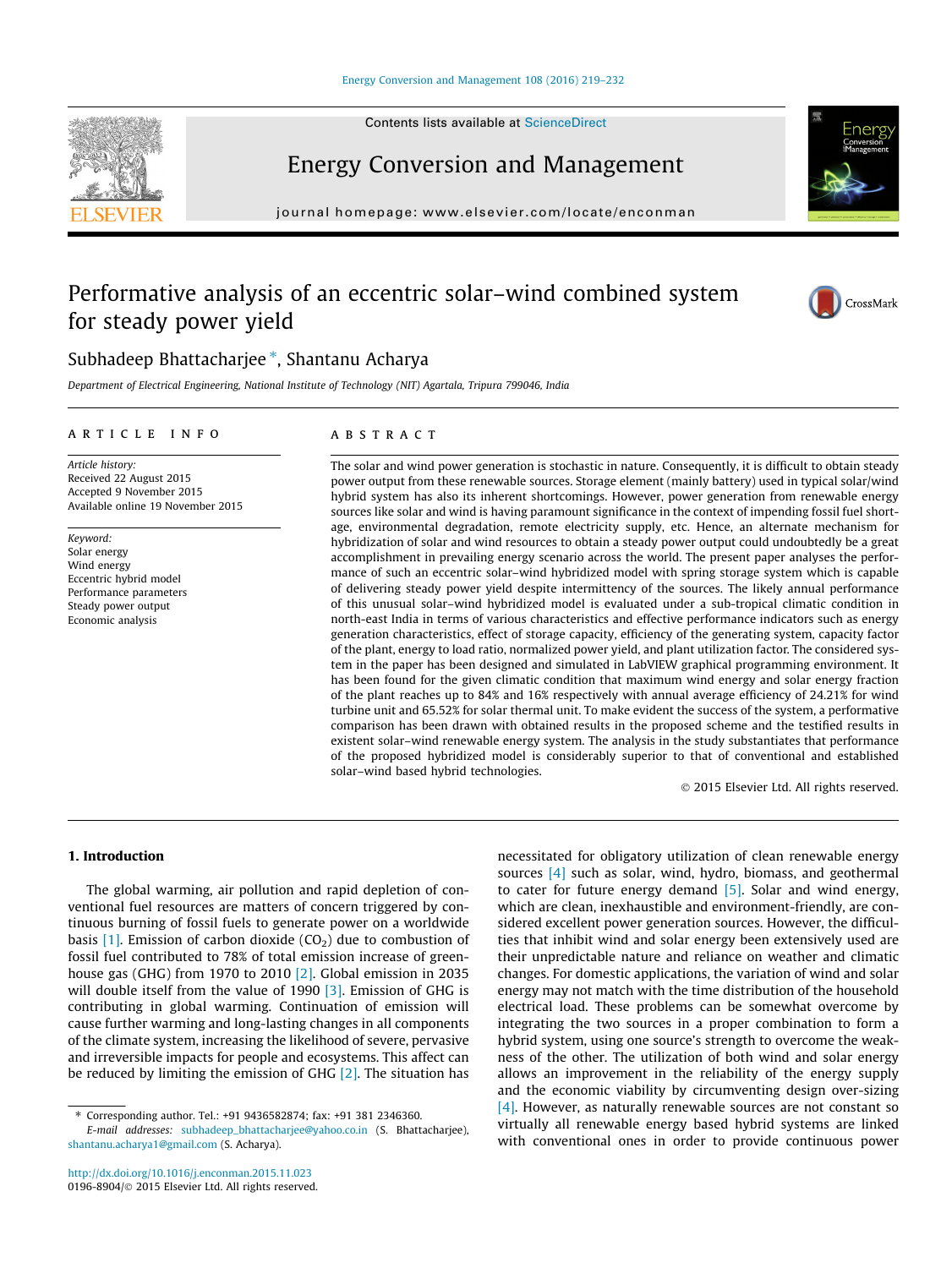| Nomenclature              |                                                     |                  |                                                         |
|---------------------------|-----------------------------------------------------|------------------|---------------------------------------------------------|
| а                         | Stirling engine constant                            | $P_t$            | turbine power                                           |
| b                         | Stirling engine constant                            | $P_w$            | wind power in the swept area of the blades              |
| $b_{\rm s}$               | width of the spring                                 | $\boldsymbol{R}$ | gas constant                                            |
| C                         | Stirling engine constant                            | $R_d$            | radius of H-blade                                       |
| d                         | day of the year                                     | $R_{S}$          | radius of S-blade                                       |
| n                         | engine speed                                        | T                | spring torque                                           |
| $r_n$                     | natural radius of the spring spool                  | $T_c$            | compression temperature                                 |
| $r_{o}$                   | outer radius of the spring spool                    | $T_e$            | expansion temperature                                   |
| S                         | Stirling engine constant                            | <b>TC</b>        | time correction                                         |
| t                         | ratio of compression temperature and expansion tem- | V                | wind speed                                              |
|                           | perature of fluid                                   | $V_{dc}$         | dead volume of compression                              |
| $t_{\rm s}$               | thickness of the spring                             | $V_{\text{de}}$  | dead volume of expansion                                |
| $\boldsymbol{\mathit{v}}$ | ratio of swept volume of compression and expansion  | $V_r$            | regenerator volume                                      |
| x                         | crank angle                                         | $V_{\rm sc}$     | swept volume of compression                             |
| Z                         | time in second                                      | $V_{\rm se}$     | swept volume of expansion                               |
| AM                        | air mass                                            | $W_c$            | rejected heat from the engine to environment            |
| B                         | variable                                            | $W_e$            | expansion energy i.e. input thermal energy from the sun |
| $C_{\rm pd}$              | coefficient of power for H-blade                    |                  | to the engine                                           |
| $C_{\rm ps}$              | coefficient of power for S-blade                    | $W_i$            | indicated energy                                        |
| $D_a$                     | angular deflection of spring                        | $X_{dc}$         | ratio of dead volume of compression and swept volume    |
| E                         | Young's modulus                                     |                  | of expansion                                            |
| EoT                       | equation of time                                    | $X_{\text{de}}$  | ratio of dead volume of expansion and swept volume of   |
| $H_d$                     | height of H-blade                                   |                  | expansion                                               |
| $H_{\rm s}$               | height of S-blade                                   | $X_r$            | ratio of regenerator volume and swept volume of         |
| HRA                       | hour angle                                          |                  | expansion                                               |
| $I_{\rm s}$               | solar irradiance                                    | α                | elevation of sun                                        |
| $L_a$                     | area of Fresnel lens                                | δ                | declination angle                                       |
| $L_t$                     | active length of spring                             | $\varphi$        | latitude                                                |
| <b>LT</b>                 | local time                                          | $\theta$         | zenith angle                                            |
| <b>LST</b>                | local solar time                                    | λ                | tip speed ratio                                         |
| <b>LSTM</b>               | local standard time meridian                        | $\omega_{s}$     | angular velocity of S-blade                             |
| $M_{\rm g}$               | mass of working gas                                 | $\omega_d$       | angular velocity of H-blade                             |
| $P_e$                     | engine pressure                                     | $\rho$           | air density                                             |
| $P_m$                     | mean engine pressure                                | ₹                | rupees (Indian currency)                                |
| $P_o$                     | output power of engine                              | \$               | US dollar                                               |
| $P_{ss}$                  | spring power                                        |                  |                                                         |
|                           |                                                     |                  |                                                         |

generation [6]. Thus, typical hybrid energy systems combine two or more complementary renewable sources like solar and wind and one or more conventional sources like diesel generator [7].

Owing to the merits of solar–wind hybrid technology, several works on characterization, design, modeling, and analysis of solar–wind hybrid system have been performed in foregoing studies. Also, most of the hybrid technologies incorporate energy storage systems like electrochemical, inertial and hydrogen [7]. Battery – the most preferred storage device, is sensitivity to the environment, has large charge to discharge time ratio, also, its life span is dependent on operating temperature  $[8]$ . Hill et al.  $[9]$  have reported that springs made up of carbon nano tube (CNT) have higher lifespan and can store significant amount of energy (comparable to lithium ion batteries) due to their high modulus of elasticity and strong network of carbon–carbon bond. Acharya and Bhattacharjee [10] have described a method of solar–thermal (Stirling engine based) uninterrupted power generating system with thermo-chemical storage. Ma et al. have considered both battery storage [11] and pumped hydro storage [5] to support standalone microgrid hybrid PV–wind system. Bhattacharjee and Acharya [12] have carried out a techno-economic feasibility analysis of PV–wind–battery hybrid power system along with practical experience with an existent set up. Possibilities of supplying electricity in remote areas from PV–wind–diesel–battery hybrid power system have been investigated for various countries. Rohani and Nour have designed a hybrid renewable energy system for the remote area of Abu Dhabi  $[1]$ . Hassiba et al. have explored the PV–wind–diesel–battery hybrid options for Algeria [13]. Islam et al. have investigated optimal configuration of such hybrid system for an island in Bangladesh [14]. Bekele and Palm have examined the viability of supplying electricity from this kind of solar–wind hybrid system for remote part of Ethiopia [15]. Rehman et al. [16] have explored the possibility of PV–wind–diesel hybrid system without battery backup to meet the energy requirement of a rural area. Ngan and Tan  $[17]$  have shown that PV–wind–diesel–battery hybrid configuration has great potential to replace the stand-alone diesel system. Ekren and Ekren [18] have presented simulated annealing approach for optimizing size of a PV–wind hybrid energy conversion system with battery storage.

But, it is noticed that common PV–wind hybrid energy system suffers from capacity shortage and unable to always deliver steady output in varied climatic conditions. Taking into account the difficulties, it is justifiable to consider a different approach for hybridization of solar and wind resources for power generation. In view of these, the authors have proposed an eccentric wind– solar thermal hybridized model with spring storage system which is expected to perform an effectual role in combating the downsides related to renewable power generation. The preset paper gives a comprehensible description of the system and attempts to investigate the likely annual performance of this unusual solar–wind hybrid model in terms of various performance param-